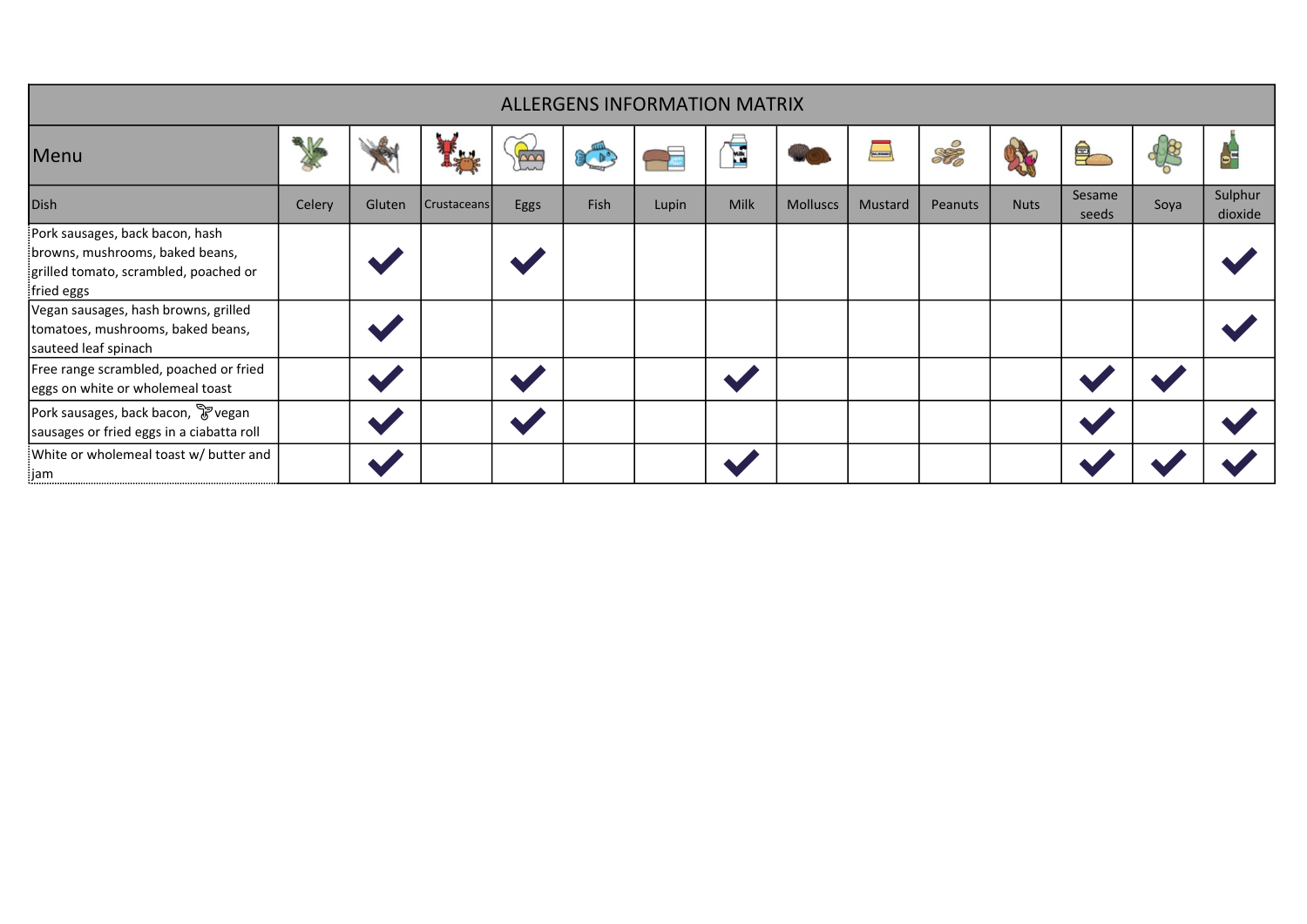| <b>ALLERGENS INFORMATION MATRIX</b> |                      |        |             |      |                                                                                                                                                                                                                                                                                                                                                     |               |                       |                 |         |         |             |                 |      |                    |
|-------------------------------------|----------------------|--------|-------------|------|-----------------------------------------------------------------------------------------------------------------------------------------------------------------------------------------------------------------------------------------------------------------------------------------------------------------------------------------------------|---------------|-----------------------|-----------------|---------|---------|-------------|-----------------|------|--------------------|
| Menu                                | ▧₩                   |        |             | R    | $\begin{picture}(20,20) \put(0,0){\line(1,0){10}} \put(15,0){\line(1,0){10}} \put(15,0){\line(1,0){10}} \put(15,0){\line(1,0){10}} \put(15,0){\line(1,0){10}} \put(15,0){\line(1,0){10}} \put(15,0){\line(1,0){10}} \put(15,0){\line(1,0){10}} \put(15,0){\line(1,0){10}} \put(15,0){\line(1,0){10}} \put(15,0){\line(1,0){10}} \put(15,0){\line(1$ | $\rightarrow$ | É                     |                 | $\sim$  | Stro    | X           | $\triangleq$    | 48   | $\frac{1}{\sigma}$ |
| Dish                                | Celery               | Gluten | Crustaceans | Eggs | Fish                                                                                                                                                                                                                                                                                                                                                | Lupin         | Milk                  | <b>Molluscs</b> | Mustard | Peanuts | <b>Nuts</b> | Sesame<br>seeds | Soya | Sulphur<br>dioxide |
| Chicken & bacon topper              |                      |        |             |      |                                                                                                                                                                                                                                                                                                                                                     |               | $\blacktriangleright$ |                 |         |         |             |                 |      |                    |
| Thai green tofu curry               |                      |        |             |      |                                                                                                                                                                                                                                                                                                                                                     |               |                       |                 |         |         |             |                 |      |                    |
| Thai green chicken curry            |                      |        |             |      |                                                                                                                                                                                                                                                                                                                                                     |               |                       |                 |         |         |             |                 |      |                    |
| Sirloin steak ciabatta              |                      |        |             |      |                                                                                                                                                                                                                                                                                                                                                     |               | $\blacktriangle$      |                 |         |         |             |                 |      |                    |
| Beer battered fish                  |                      |        |             |      |                                                                                                                                                                                                                                                                                                                                                     |               |                       |                 |         |         |             |                 |      |                    |
| Sportspark burger                   |                      |        |             |      |                                                                                                                                                                                                                                                                                                                                                     |               |                       |                 |         |         |             |                 |      |                    |
| Beyond Burger                       |                      |        |             |      |                                                                                                                                                                                                                                                                                                                                                     |               |                       |                 |         |         |             |                 |      |                    |
| Southern fried chicken              | $\blacklozenge$      |        |             |      |                                                                                                                                                                                                                                                                                                                                                     |               |                       |                 |         |         |             |                 |      |                    |
| Ham & egg                           |                      |        |             |      |                                                                                                                                                                                                                                                                                                                                                     |               |                       |                 |         |         |             |                 |      |                    |
| Lasagne al forno                    | $\ddot{\phantom{0}}$ |        |             |      |                                                                                                                                                                                                                                                                                                                                                     |               |                       |                 |         |         |             |                 |      |                    |
| Spinach & ricotta tortellini        |                      |        |             |      |                                                                                                                                                                                                                                                                                                                                                     |               |                       |                 |         |         |             |                 |      |                    |
| Vegetable lasagne                   |                      |        |             |      |                                                                                                                                                                                                                                                                                                                                                     |               |                       |                 |         |         |             |                 |      |                    |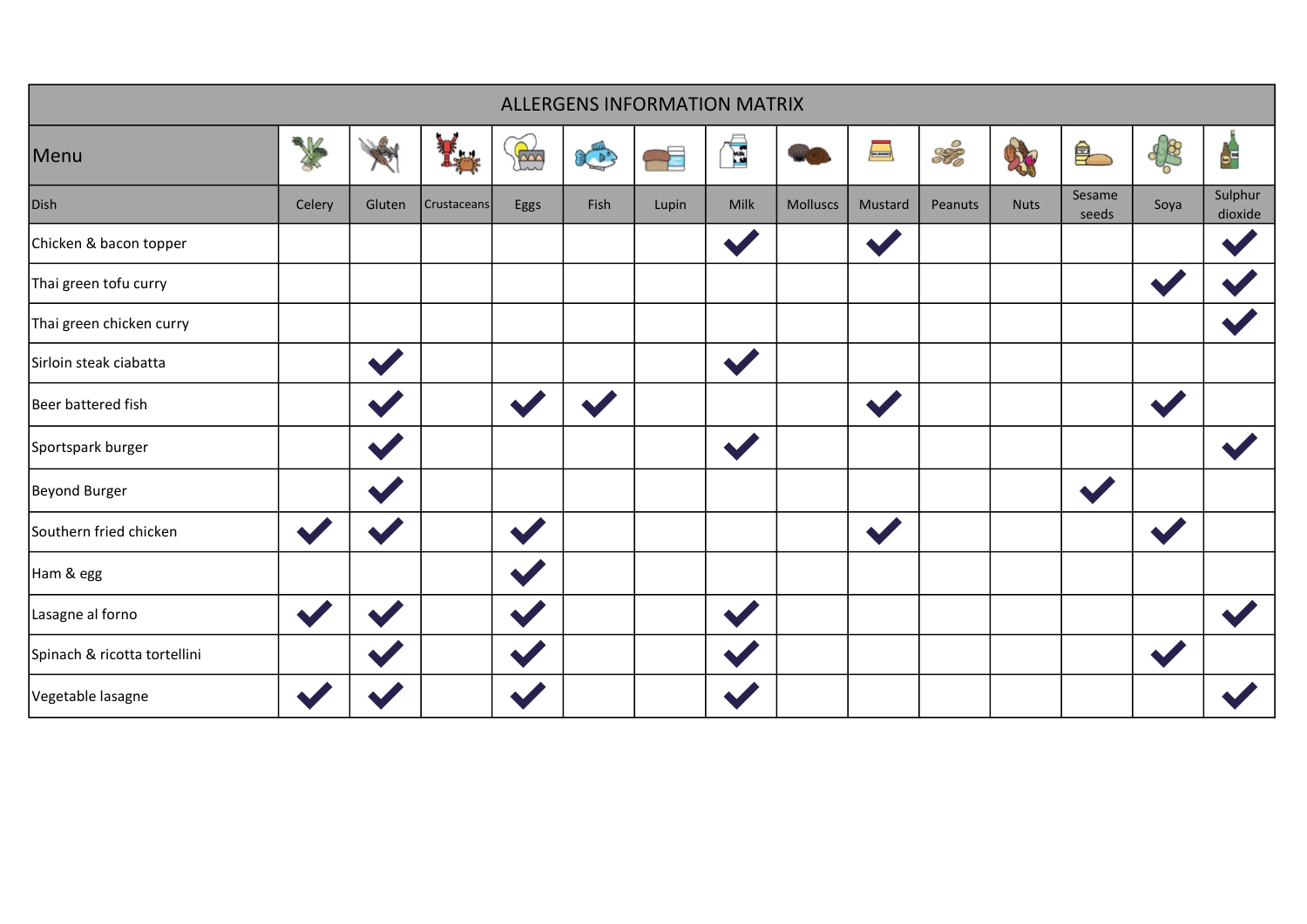|                                                                                                    |                      |        |             |              |                                                                                                                                                                                                                                                                                                                                                          | ALLERGENS INFORMATION MATRIX |              |          |         |         |      |                 |                      |                    |
|----------------------------------------------------------------------------------------------------|----------------------|--------|-------------|--------------|----------------------------------------------------------------------------------------------------------------------------------------------------------------------------------------------------------------------------------------------------------------------------------------------------------------------------------------------------------|------------------------------|--------------|----------|---------|---------|------|-----------------|----------------------|--------------------|
| Menu                                                                                               |                      |        | f.a.        | $\mathbb{R}$ | $\begin{picture}(4,4) \put(0,0) \put(0,0){\line(1,0){10}} \put(1,0){\line(1,0){10}} \put(1,0){\line(1,0){10}} \put(1,0){\line(1,0){10}} \put(1,0){\line(1,0){10}} \put(1,0){\line(1,0){10}} \put(1,0){\line(1,0){10}} \put(1,0){\line(1,0){10}} \put(1,0){\line(1,0){10}} \put(1,0){\line(1,0){10}} \put(1,0){\line(1,0){10}} \put(1,0){\line(1,0){10}}$ | Æ                            | $\mathbf{E}$ |          |         | Stro    | A    | $\clubsuit$     | 48                   | $\frac{1}{2}$      |
| Dish                                                                                               | Celery               | Gluten | Crustaceans | Eggs         | Fish                                                                                                                                                                                                                                                                                                                                                     | Lupin                        | Milk         | Molluscs | Mustard | Peanuts | Nuts | Sesame<br>seeds | Soya                 | Sulphur<br>dioxide |
| Soup                                                                                               |                      |        |             |              |                                                                                                                                                                                                                                                                                                                                                          |                              |              |          |         |         |      |                 |                      |                    |
| Homemade vegan soup w/ ciabatta<br>bread                                                           |                      |        |             |              |                                                                                                                                                                                                                                                                                                                                                          |                              |              |          |         |         |      |                 |                      |                    |
| Potatoes                                                                                           |                      |        |             |              |                                                                                                                                                                                                                                                                                                                                                          |                              |              |          |         |         |      |                 |                      |                    |
| Jacket potato w/ butter                                                                            |                      |        |             |              |                                                                                                                                                                                                                                                                                                                                                          |                              |              |          |         |         |      |                 |                      |                    |
| Sweet potato w/ butter                                                                             |                      |        |             |              |                                                                                                                                                                                                                                                                                                                                                          |                              |              |          |         |         |      |                 |                      |                    |
| PSkin-on chips                                                                                     |                      |        |             |              |                                                                                                                                                                                                                                                                                                                                                          |                              |              |          |         |         |      |                 |                      |                    |
| Sweet potato fries                                                                                 |                      |        |             |              |                                                                                                                                                                                                                                                                                                                                                          |                              |              |          |         |         |      |                 |                      |                    |
| Cajun spiced potato wedges                                                                         | $\blacktriangledown$ |        |             |              |                                                                                                                                                                                                                                                                                                                                                          |                              |              |          |         |         |      |                 |                      |                    |
| <b>P</b> Baked beans                                                                               |                      |        |             |              |                                                                                                                                                                                                                                                                                                                                                          |                              |              |          |         |         |      |                 |                      |                    |
| Cheddar cheese                                                                                     |                      |        |             |              |                                                                                                                                                                                                                                                                                                                                                          |                              |              |          |         |         |      |                 |                      |                    |
| Tuna mayo                                                                                          |                      |        |             |              |                                                                                                                                                                                                                                                                                                                                                          |                              |              |          |         |         |      |                 |                      |                    |
| Thai green tofu curry                                                                              |                      |        |             |              |                                                                                                                                                                                                                                                                                                                                                          |                              |              |          |         |         |      |                 |                      |                    |
| Salad                                                                                              |                      |        |             |              |                                                                                                                                                                                                                                                                                                                                                          |                              |              |          |         |         |      |                 |                      |                    |
| Baby kale, butternut squash, chickpea,<br>quinoa, tomato, red onion, olive oil &<br>lemon dressing |                      |        |             |              |                                                                                                                                                                                                                                                                                                                                                          |                              |              |          |         |         |      |                 |                      |                    |
| Chargrilled chicken                                                                                |                      |        |             |              |                                                                                                                                                                                                                                                                                                                                                          |                              |              |          |         |         |      |                 |                      |                    |
| <b>P</b> Grilled tofu                                                                              |                      |        |             |              |                                                                                                                                                                                                                                                                                                                                                          |                              |              |          |         |         |      |                 | $\blacktriangledown$ |                    |
| Tuna mayo                                                                                          |                      |        |             |              |                                                                                                                                                                                                                                                                                                                                                          |                              |              |          |         |         |      |                 |                      |                    |
| Norfolk ham                                                                                        |                      |        |             |              |                                                                                                                                                                                                                                                                                                                                                          |                              |              |          |         |         |      |                 |                      |                    |
| Grilled bacon                                                                                      |                      |        |             |              |                                                                                                                                                                                                                                                                                                                                                          |                              |              |          |         |         |      |                 |                      |                    |
| Cheddar cheese                                                                                     |                      |        |             |              |                                                                                                                                                                                                                                                                                                                                                          |                              |              |          |         |         |      |                 |                      |                    |
| Sides                                                                                              |                      |        |             |              |                                                                                                                                                                                                                                                                                                                                                          |                              |              |          |         |         |      |                 |                      |                    |
| PSide salad                                                                                        |                      |        |             |              |                                                                                                                                                                                                                                                                                                                                                          |                              |              |          |         |         |      |                 |                      |                    |
| Garlic bread                                                                                       |                      |        |             |              |                                                                                                                                                                                                                                                                                                                                                          |                              |              |          |         |         |      |                 |                      |                    |
| Garlic bread w/ cheese                                                                             |                      |        |             |              |                                                                                                                                                                                                                                                                                                                                                          |                              |              |          |         |         |      |                 |                      |                    |